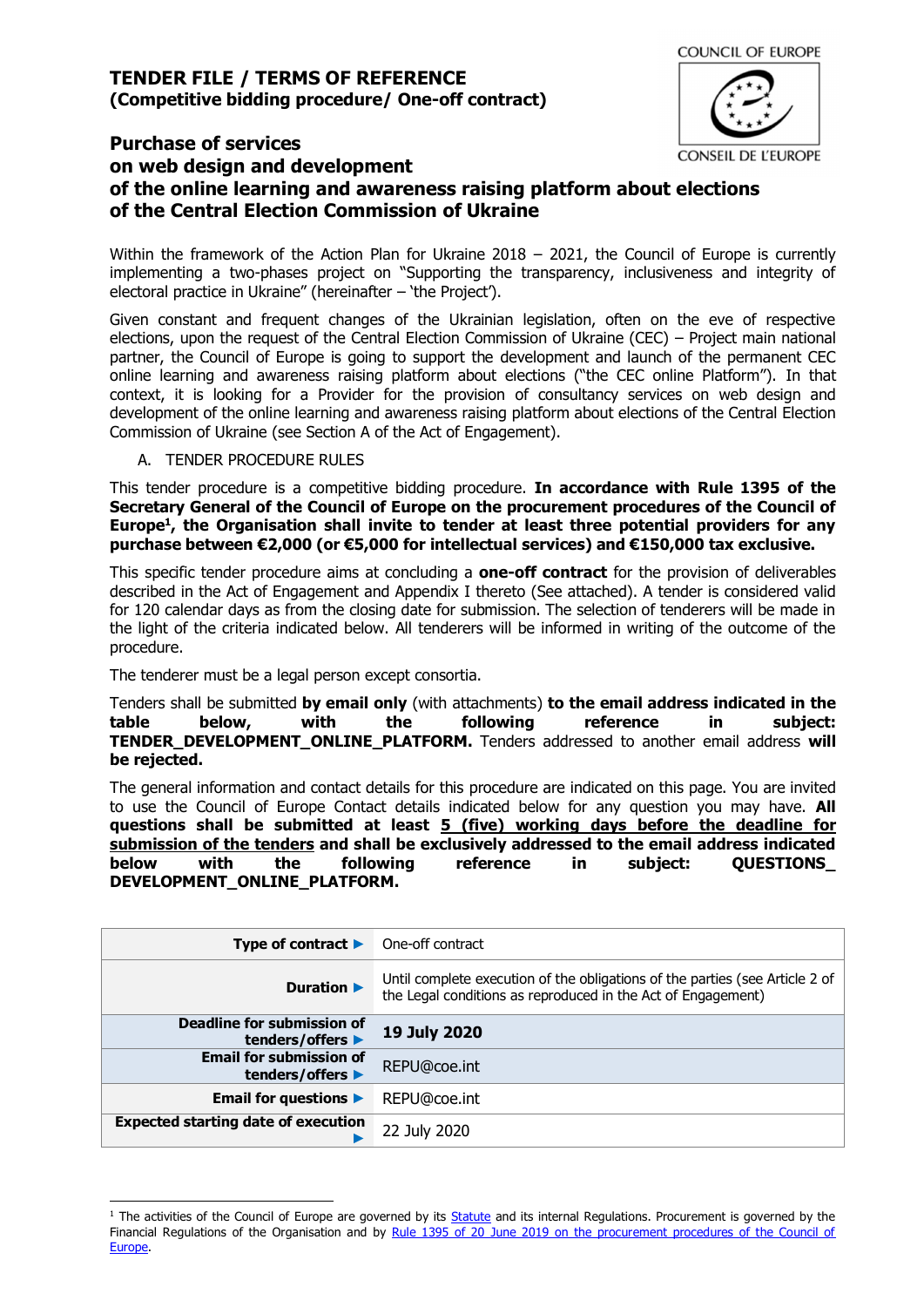## B. EXPECTED DELIVERABLES

The expected deliverables are described in **Section A of the Act of Engagement** (see attached).

# C. FEES

All tenderers are invited to fill in the **table of fees** as reproduced in **Section A of the Act of Engagement**.

## Tenderers **subject to VAT** shall also send **a quote (Pro Forma invoice)** on their letterhead including:

- the Service Provider's name and address;
- its VAT number;
- the full list of services to be provided;
- the fee per type of deliverables (in the currency indicated on the Act of Engagement, tax exclusive);
- the total amount per type of deliverables (in the currency indicated on the Act of Engagement, tax exclusive);
- the total amount (in the currency indicated on the Act of Engagement), tax exclusive, the applicable VAT rate, the amount of VAT and the amount VAT inclusive.

## D. ASSESSMENT

#### Exclusion criteria and absence of conflict of interests

(by signing the Act of Engagement,**<sup>2</sup>** you declare on your honour not being in any of the below situations) Tenderers shall be excluded from participating in the tender procedure if they:

- have been sentenced by final judgment on one or more of the following charges: participation in a criminal organisation, corruption, fraud, money laundering;
- are in a situation of bankruptcy, liquidation, termination of activity, insolvency or arrangement with creditors or any like situation arising from a procedure of the same kind, or are subject to a procedure of the same kind;
- have received a judgment with res judicata force, finding an offence that affects their professional integrity or serious professional misconduct;
- do not comply with their obligations as regards payment of social security contributions, taxes and dues, according to the statutory provisions of their country of incorporation, establishment or residence;
- are or are likely to be in a situation of conflict of interests.

#### Eligibility criteria

- legal person except consortia;
- previous experience in the field of web design and web development in Ukraine.

#### Award criteria

- Quality of the offer (70%), including:
	- (35%) professional portfolio and relevance of the tenderer's previous experience in the field of web design and web development, previous experience in web developing and programming of online educational platforms would be an asset;
	- (35%) technical proposal (technical and human resources to be assigned to provide the requested services in full; methods of undertaking the work).
- Financial offer (30%).

The Council reserves the right to hold interviews with eligible tenderers.

Multiple tendering is not authorised.

#### E. NEGOTIATIONS

The Council reserves the right to hold negotiations with the bidders in accordance with Article 20 of Rule 1395.

# F. DOCUMENTS TO BE PROVIDED

Tenderers are invited to submit:

<sup>&</sup>lt;sup>2</sup> The Council of Europe reserves the right to ask tenderers, at a later stage, to supply an extract from the record of convictions or failing that an equivalent document issued by the competent judicial or administrative authority of the country of incorporation, indicating that the first three above listed exclusion criteria are met, and a certificate issued by the competent authority of the country of incorporation indicating that the fourth criterion is met.